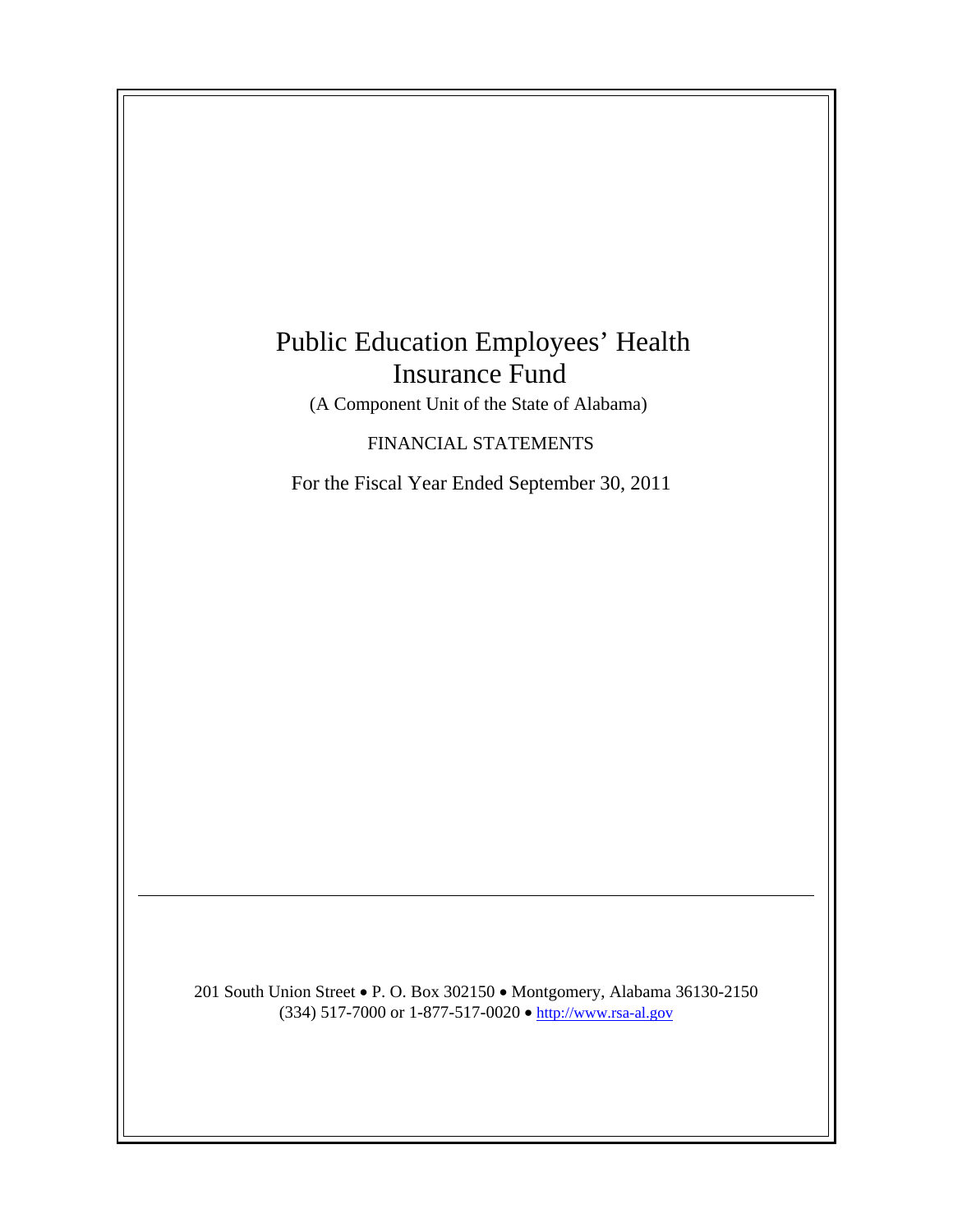

Carr, Riggs & Ingram, LLC 7550 Halcyon Summit Drive Montgomery, AL 36117

(334) 271-6678 (334) 271-6697 (fax) www.cricpa.com

## **INDEPENDENT AUDITORS' REPORT**

To the Public Education Employees' Health Insurance Board

We have audited the accompanying balance sheet of the Public Education Employees' Health Insurance Fund (a component unit of the State of Alabama) as of September 30, 2011, and the related statement of revenues, expenses and changes in fund equity and cash flows for the year then ended. These financial statements are the responsibility of the Public Education Employees' Health Insurance Fund. Our responsibility is to express an opinion on these financial statements based on our audit. The prior year partial comparative information has been derived from the Public Education Employees' Health Insurance Fund's 2010 financial statements and, in our report dated January 28, 2011, we expressed an unqualified opinion on such financial statements.

We conducted our audit in accordance with auditing standards generally accepted in the United States of America. Those standards require that we plan and perform the audit to obtain reasonable assurance about whether the financial statements are free of material misstatement. An audit includes examining, on a test basis, evidence supporting the amounts and disclosures in the financial statements. An audit also includes assessing the accounting principles used and significant estimates made by management, as well as evaluating the overall financial statement presentation. We believe that our audit provides a reasonable basis for our opinion.

In our opinion, the 2011 financial statements referred to above present fairly, in all material respects, the financial position of the Public Education Employees' Health Insurance Fund (a component unit of the State of Alabama) as of September 30, 2011, and its changes in fund equity and its cash flows for the year then ended in conformity with U.S. generally accepted accounting principles.

The management's discussion and analysis on pages 2 through 4 and the claims development information on page 18 are not required parts of the basic financial statements but are supplementary information required by U.S. generally accepted accounting principles. We have applied certain limited procedures, which consisted principally of inquiries of management regarding the methods of measurement and presentation of the required supplementary information. However, we did not audit the information and express no opinion on it.

Carry Riggs & Ingram, L.L.C.

January 31, 2012 Montgomery, Alabama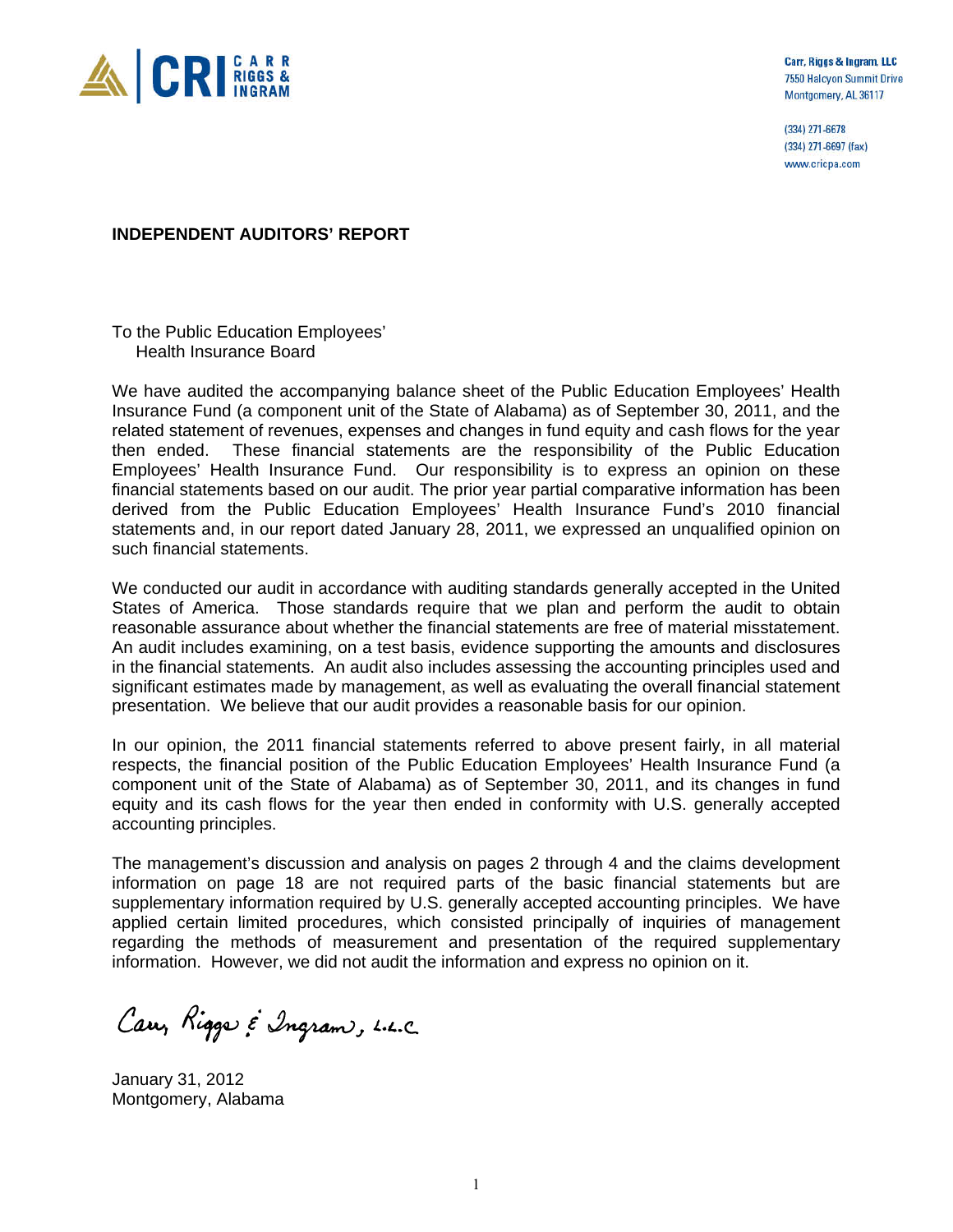# **PUBLIC EDUCATION EMPLOYEES' HEALTH INSURANCE FUND Management's Discussion and Analysis**

The Public Education Employees' Health Insurance Fund (the PEEHIF) is a health insurance plan for active and retired employees of state and local educational institutions. The contributions and benefit payments related to retirees that are processed through the PEEHIF are segregated from the PEEHIF and reported as part of the Alabama Retired Education Employees' Health Care Trust (the Trust). The following discussion provides an overview of the financial position and results of operations for the PEEHIF as of and for the year ended September 30, 2011, respectively. For more detailed information, please refer to the financial statements, including the Notes to the Financial Statements and the Required Supplementary Information.

## **Financial Statements and Required Supplementary Information**

The financial statements include the Balance Sheet, Statement of Revenues, Expenses and Changes in Fund Equity and the Statement of Cash Flows. The Notes to the Financial Statements are considered an integral part of the financial statements. The financial statements are prepared using the economic resources measurement focus and accrual basis of accounting. Revenues are recognized when earned and expenses are recognized when incurred, regardless of when cash is received or expended. Investments are reported at fair value.

The Balance Sheet includes all of the assets and liabilities of the PEEHIF and provides a snapshot of the financial position of the PEEHIF as of the end of the fiscal year. Assets primarily consist of receivables and short-term investments. Liabilities primarily consist of claims related payables.

The Statement of Revenues, Expenses and Changes in Fund Equity includes all of the revenues and expenses of the PEEHIF for the fiscal year. Revenues primarily consist of premiums, reimbursements from the Early Retiree Reinsurance Program, and interest income. Expenses primarily consist of claims.

The Statement of Cash Flows provides information about the cash receipts and payments of the PEEHIF during the year. The cash flow statement is divided into three sections – operating, investing, and noncapital financing activities. A reconciliation of operating income to net cash provided by operating activities is also presented. The PEEHIF had no activities related to capital and related financing during the fiscal year. The PEEHIF cash flow statement was prepared using the direct method, as required by GASB Statement Number 34. Under the direct method, major classes of receipts and payments are displayed. The net change in cash during the year plus the cash at the beginning of the year equals the cash at the end of the year.

The Notes to the Financial Statements include a description of the organization, a summary of significant accounting policies, a description of contract administrators and their respective fees, and other disclosures related to credit risks, concentrations of investments, unpaid claims liabilities, employee pension plans and other postemployment benefits.

The Required Supplementary Information following the Notes to the Financial Statements provide a claims development table illustrating ten-year historical trend information on how PEEHIF's earned revenues and interest income compare to related costs of claims and other expenses assumed by the PEEHIF as of the year-end.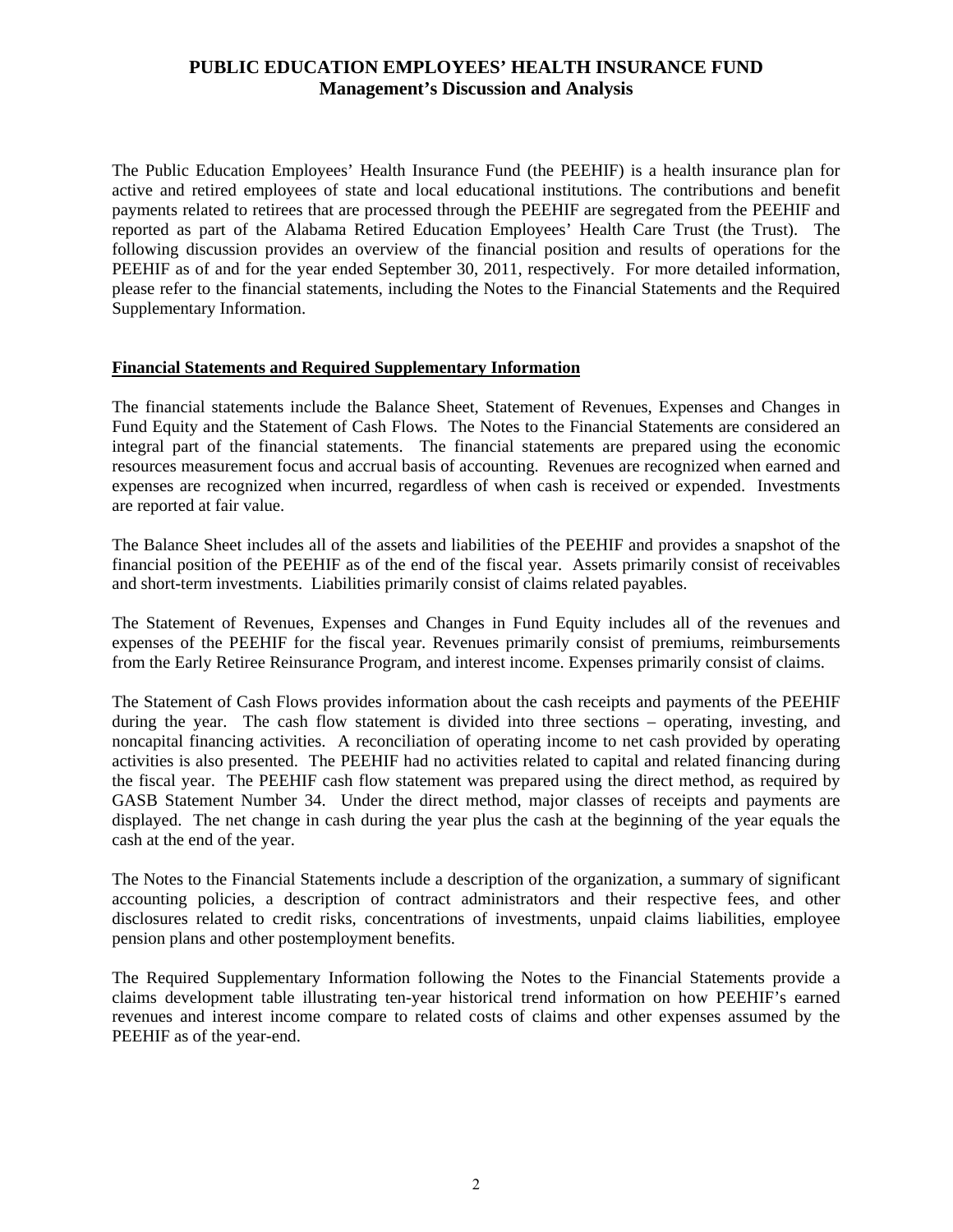## **PUBLIC EDUCATION EMPLOYEES' HEALTH INSURANCE FUND Management's Discussion and Analysis**

#### **Summary Comparative Balance Sheet**

**As of September 30, 2011 and 2010**

(Amounts in Thousands)

|                                          |               |     |        |     |          | % Increase |
|------------------------------------------|---------------|-----|--------|-----|----------|------------|
|                                          | 2011          |     | 2010   |     | Variance | (Decrease) |
| Assets                                   |               |     |        |     |          |            |
| Cash                                     | \$<br>5,843   | \$  | 4,889  | -\$ | 954      | 19.51%     |
| Receivables                              | 23.371        |     | 7,960  |     | 15.411   | 193.61     |
| Deposits with Claims-Paying Agent        | 1,403         |     | 3,411  |     | (2,008)  | (58.87)    |
| Investments                              | 192.781       |     | 80,723 |     | 112,058  | 138.82     |
| <b>Total Assets</b>                      | \$<br>223,398 | \$  | 96,983 | \$  | 126,415  | 130.35     |
| <b>Liabilities</b>                       |               |     |        |     |          |            |
| Payables                                 | \$<br>37,997  | \$. | 35,903 | -\$ | 2,094    | 5.83       |
| Claims Incurred but Not Reported         | 35,452        |     | 42,009 |     | (6, 557) | (15.61)    |
| <b>Total Liabilities</b>                 | 73,449        |     | 77,912 |     | (4, 463) | (5.73)     |
| Fund Equity - unrestricted               | 149,949       |     | 19,071 |     | 130,878  | 686.27     |
| <b>Total Liabilities and Fund Equity</b> | \$<br>223,398 | S   | 96,983 | \$  | 126,415  | 130.35     |

## **Summary Comparative Statement of Revenues, Expenses and Changes in Fund Equity For the Fiscal Years Ended September 30, 2011 and 2010**

(Amounts in Thousands)

|                                   | 2011          | 2010           | Variance      | % Increase<br>(Decrease) |
|-----------------------------------|---------------|----------------|---------------|--------------------------|
| <b>Operating Revenue</b>          |               |                |               |                          |
| Premiums                          | \$<br>862,764 | 764,313<br>\$. | 98,451<br>-S  | 12.88%                   |
| Early Retiree Reinsurance Program | 21,196        |                | 21,196        | 100.00                   |
| <b>Total Operating Revenues</b>   | 883,960       | 764,313        | 119,647       | 15.65                    |
| <b>Operating Expenses</b>         |               |                |               |                          |
| Claims                            | 750,951       | 787,216        | (36,265)      | (4.61)                   |
| Administrative                    | 2,587         | 3,160          | (573)         | (18.13)                  |
| <b>Total Operating Expenses</b>   | 753,538       | 790,376        | (36, 838)     | (4.66)                   |
| Operating Income (Loss)           | 130,422       | (26,063)       | 156,485       | (600.41)                 |
| <b>Investment Revenues</b>        |               |                |               |                          |
| Interest Income                   | 456           | 295            | 161           | 54.58                    |
| <b>Total Investment Revenues</b>  | 456           | 295            | 161           | 54.58                    |
| Total Income (Loss)               | 130,878       | (25,768)       | 156,646       | (607.91)                 |
| <b>Fund Equity</b>                |               |                |               |                          |
| Beginning of Year                 | 19,071        | 44,839         | (25,768)      | (57.47)                  |
| End of Year                       | 149,949       | 19,071<br>\$   | \$<br>130,878 | 686.27                   |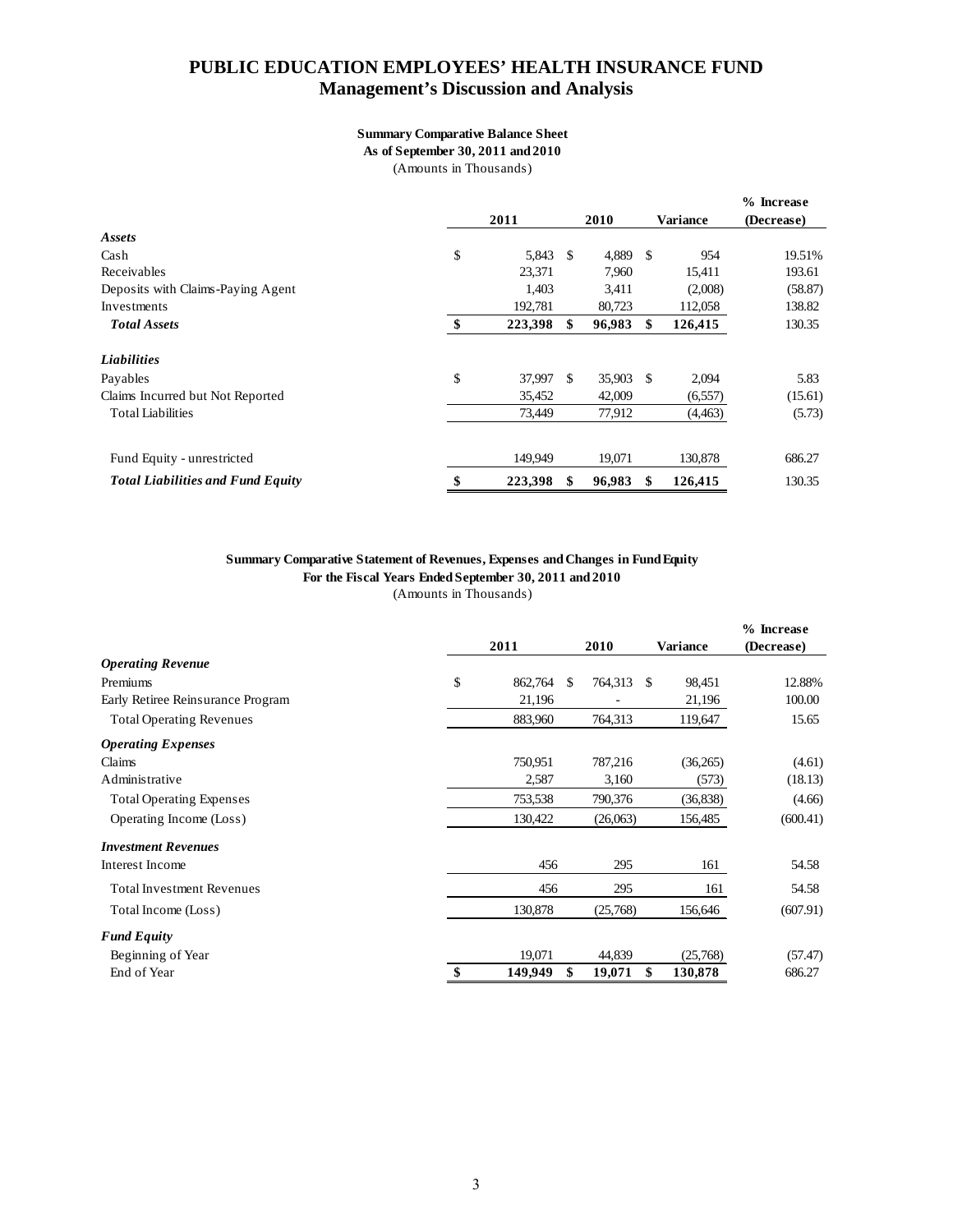# **PUBLIC EDUCATION EMPLOYEES' HEALTH INSURANCE FUND Management's Discussion and Analysis**

# **Financial Highlights**

- $\triangleright$  The increase in receivables is primarily due to being approved for an additional reimbursement in December 2011 from the Early Retiree Reinsurance Program for claims costs associated with the 2011 fiscal year.
- As of September 30, 2011, the PEEHIF's investments increased by \$112 million. The implementation of cost saving strategies and premium increases allowed more funds to be available at fiscal year-end. The increase in investments will be used to fund the cost of providing benefits to members in the following fiscal year.
- $\triangleright$  Premium revenue increased by 12.88% as a result of individual premium increases effective October 1, 2010.
- $\triangleright$  The PEEHIF received over \$32 million in reimbursements from its participation in the Early Retiree Reinsurance Program. Of these reimbursements, approximately \$21,196,000 was allocated to active members. The remaining amount of approximately \$10,843,000 was allocated to retired members and reported in the Alabama Retired Education Employees' Health Care Trust
- $\triangleright$  Claims expenses decreased by 4.61% during the fiscal year as a result of increases in the amounts charged to members for medical and prescription drug co-pays and deductibles and as a result of the changes the PEEHIF made in its pharmacy benefit manager (PBM). The change in PBM allowed the PEEHIF to realize significant cost savings from cost improvements in pharmacy network negotiations.
- $\triangleright$  Administrative expenses decreased by over 18% during the year compared with that of the previous year primarily as a result of increased utilization of technological resources in administering the Plan.
- $\triangleright$  The positive changes made during the year affecting cash flow increased investment assets and correspondingly also increased the investment income during the year compared to the prior year by 54.58%.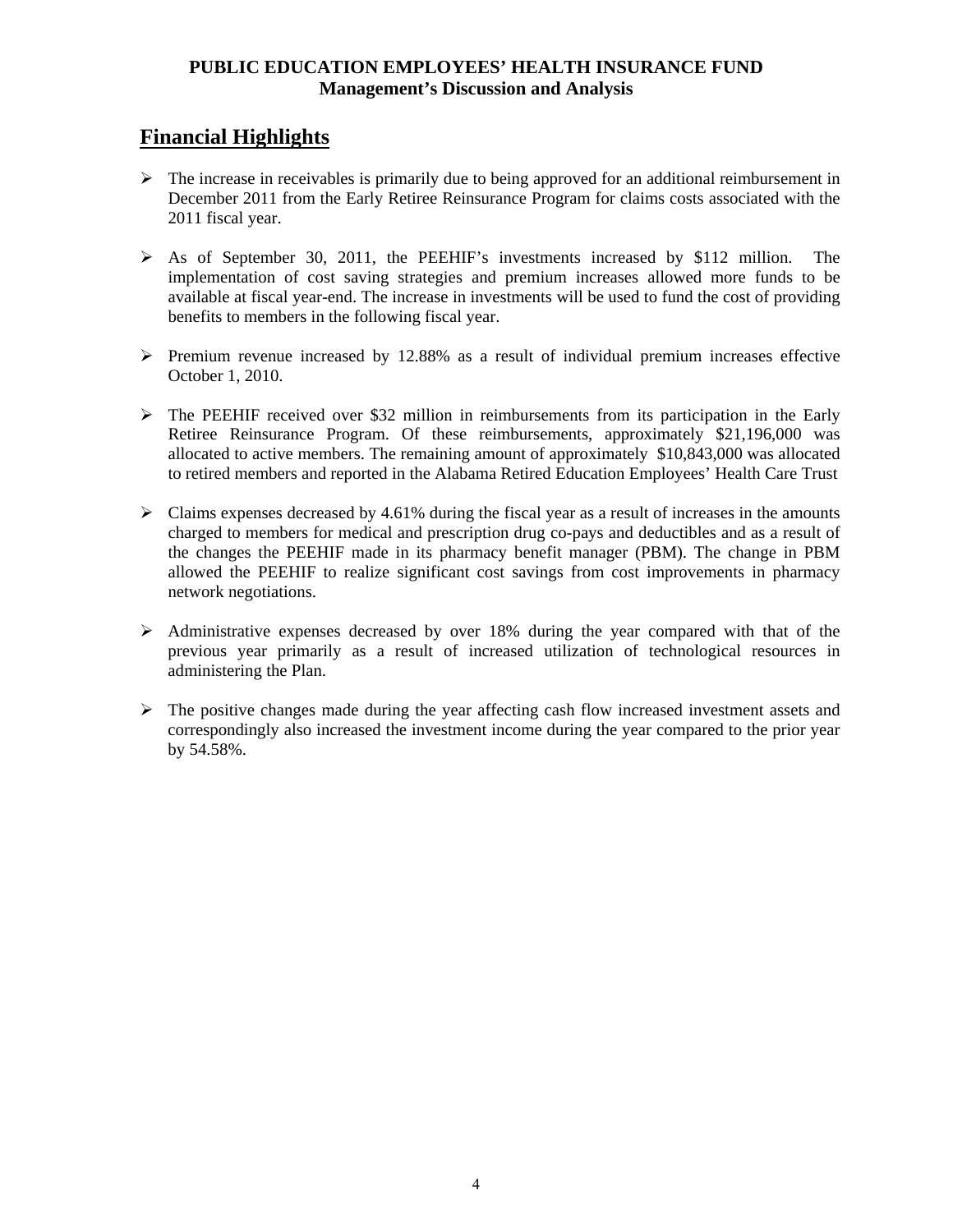## **PUBLIC EDUCATION EMPLOYEES' HEALTH INSURANCE FUND BALANCE SHEET September 30, 2011 with comparative amounts shown for 2010**

(Amounts in Thousands)

|                                                       | 2011          | 2010         |
|-------------------------------------------------------|---------------|--------------|
| <b>Assets</b>                                         |               |              |
| Cash (Note 1)                                         | \$<br>5,843   | \$<br>4,889  |
| Receivables                                           |               |              |
| Premiums                                              | 1,290         | 1,876        |
| Rebates - Prescription Drug Plan Manufacturer Rebates | 3,029         | 6,071        |
| Early Retiree Reinsurance Program                     | 19,029        |              |
| Interest                                              | 23            | 13           |
| <b>Total Receivables</b>                              | 23,371        | 7,960        |
| Deposit with Claims-Paying Agents                     | 1,403         | 3,411        |
| Investments, at Fair Value (Note 3)                   | 192,781       | 80,723       |
| <b>Total Assets</b>                                   | \$<br>223,398 | \$<br>96,983 |
| <b>Liabilities</b>                                    |               |              |
| <b>Accounts Payable</b>                               | \$<br>197     | \$<br>312    |
| Employee Benefits Payable                             | 467           | 489          |
| Other Postemployment Benefits (Note 5)                | 364           | 318          |
| Reported Claims Payable (Note 4)                      | 36,969        | 34,784       |
| Claims Incurred but not Reported (Note 4)             | 35,452        | 42,009       |
| <b>Total Liabilities</b>                              | 73,449        | 77,912       |
| <b>Fund Equity - unrestricted</b>                     | 149,949       | 19,071       |
| <b>Total Liabilities and Fund Equity</b>              | \$<br>223,398 | \$<br>96,983 |

See accompanying Notes to the Financial Statements.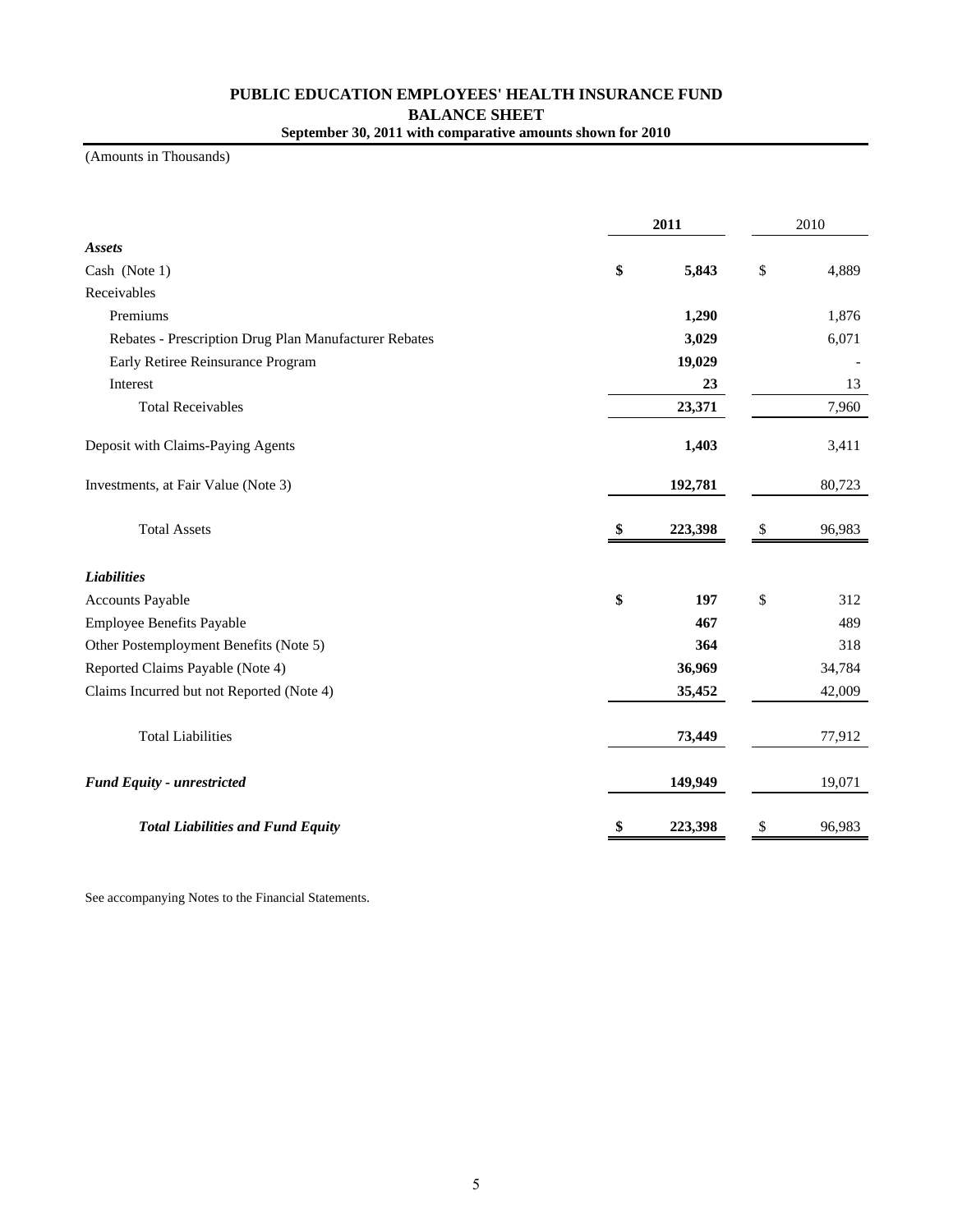## **PUBLIC EDUCATION EMPLOYEES' HEALTH INSURANCE FUND STATEMENT OF REVENUES, EXPENSES AND CHANGES IN FUND EQUITY For the Fiscal Year Ended September 30, 2011 with comparative amounts shown for 2010**

#### (Amounts in Thousands)

|                                   |    |         | 2011 |          |
|-----------------------------------|----|---------|------|----------|
| <b>Operating Revenue</b>          |    |         |      |          |
| Premiums                          | \$ | 862,764 | \$   | 764,313  |
| Early Retiree Reinsurance Program |    | 21,196  |      |          |
| <b>Total Operating Revenue</b>    |    | 883,960 |      | 764,313  |
| <b>Operating Expenses</b>         |    |         |      |          |
| Claims (Notes 2 and 4)            |    | 750,951 |      | 787,216  |
| Administrative                    |    | 2,587   |      | 3,160    |
| <b>Total Operating Expenses</b>   |    | 753,538 |      | 790,376  |
| Operating Income (Loss)           |    | 130,422 |      | (26,063) |
| <b>Investment Revenues</b>        |    |         |      |          |
| <b>Interest Income</b>            |    | 456     |      | 295      |
| <b>Total Investment Revenues</b>  |    | 456     |      | 295      |
| Total Income (Loss)               |    | 130,878 |      | (25,768) |
| <b>Fund Equity</b>                |    |         |      |          |
| Beginning of Year                 |    | 19,071  |      | 44,839   |
| End of Year                       | \$ | 149,949 | $\$$ | 19,071   |

See accompanying Notes to the Financial Statements.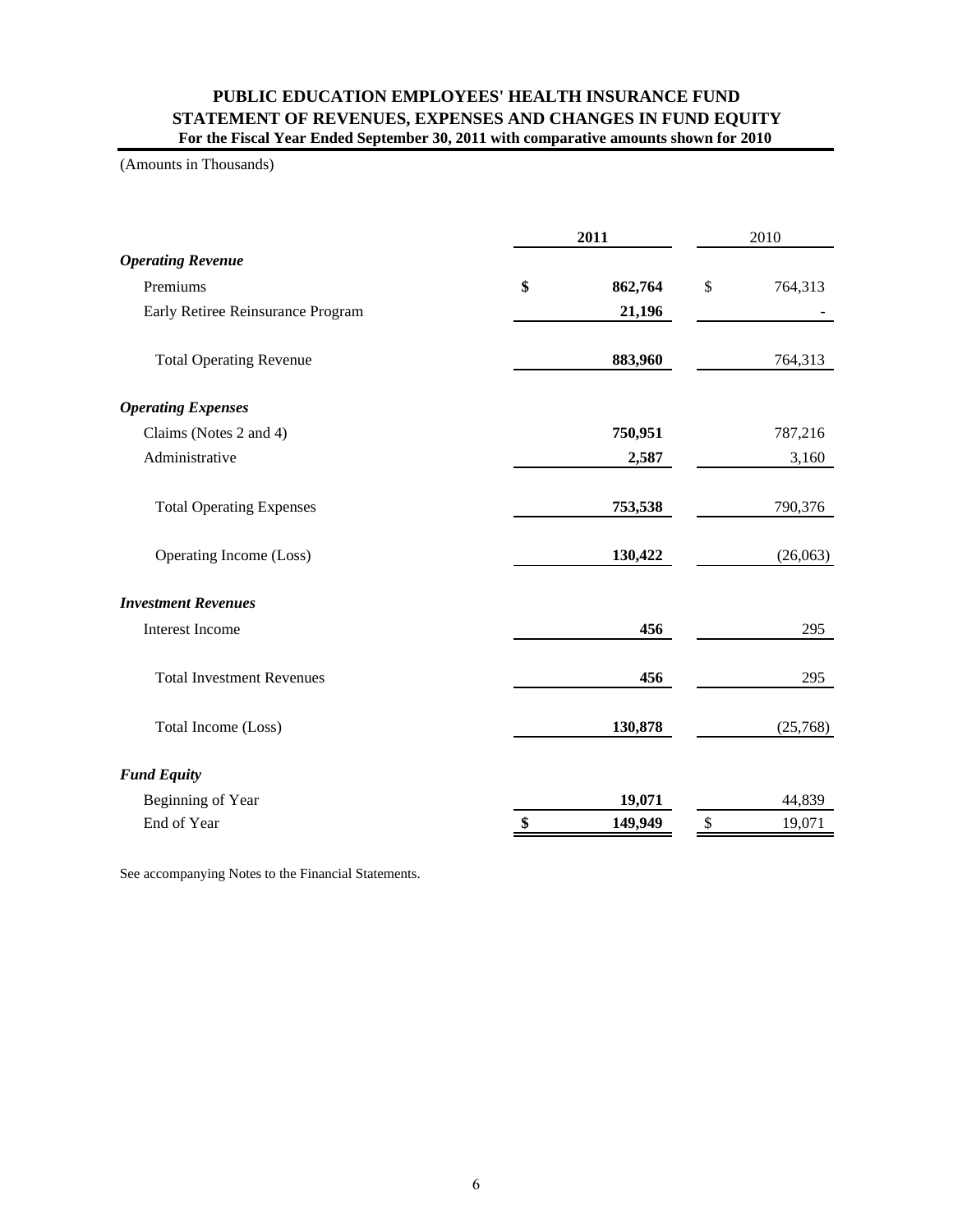## **PUBLIC EDUCATION EMPLOYEES' HEALTH INSURANCE FUND STATEMENT OF CASH FLOWS For the Fiscal Year Ended September 30, 2011 with comparative amounts shown for 2010**

(Amounts in Thousands)

|                                                            | 2011          |        | 2010        |
|------------------------------------------------------------|---------------|--------|-------------|
| <b>Cash Flows From Operating Activities</b>                |               |        |             |
| Receipts from Participants                                 | \$<br>863,350 | \$     | 763,914     |
| Receipts from Other Sources                                | 2,167         |        |             |
| Payments to Suppliers                                      | (389)         |        | (403)       |
| Payments to Employees                                      | (2, 288)      |        | (2,376)     |
| Claims Paid                                                | (750, 274)    |        | (785, 528)  |
| Net Cash Provided (Used) by Operating Activities           | 112,566       |        | (24, 393)   |
| <b>Cash Flows from Investing Activities</b>                |               |        |             |
| <b>Interest from Investments</b>                           | 445           |        | 299         |
| Purchases of Investments                                   | (3,430,742)   |        | (2,650,888) |
| Sales and Maturities of Investments                        | 3,318,685     |        | 2,675,772   |
| Net Cash Provided (Used) by Investing Activities           | (111, 612)    |        | 25,183      |
| Net Increase in Cash                                       | 954           |        | 790         |
| Cash at Beginning of Year                                  | 4,889         |        | 4,099       |
| Cash at End of Year                                        | \$<br>5,843   | \$     | 4,889       |
| Reconciliation of Operating Income (Loss) to Net Cash      |               |        |             |
| <b>Provided by Operating Activities</b>                    |               |        |             |
| Operating Income (Loss)                                    | \$<br>130,422 | \$     | (26,063)    |
| Adjustments to Reconcile Operating Income (Loss)           |               |        |             |
| to Net Cash Provided by Operating Activities:              |               |        |             |
| (Increase)/Decrease in Assets:                             |               |        |             |
| Premium Receivable                                         | 586           |        | (399)       |
| Early Retiree Reinsurance Program Reimbursement Receivable | (19,029)      |        |             |
| Rebates Receivable                                         | 3,042         |        | 256         |
| Deposit with Claims Paying Agent                           | 2,008         |        | 3,186       |
| Increase/(Decrease) in Liabilities:                        |               |        |             |
| <b>Accounts Payable</b>                                    | (115)         |        | 287         |
| Employee Benefits Payable                                  | (22)          |        | 19          |
| Other Postemployment Benefits                              | 46            |        | 75          |
| <b>Reported Claims Payable</b>                             | 2,185         |        | 8,868       |
| Claims Incurred but Not Reported                           | (6, 557)      |        | (10,622)    |
| Net Cash Provided (Used) by Operating Activities           | \$<br>112,566 | $\$\,$ | (24, 393)   |
| <b>Noncash Investing Activities</b>                        |               |        |             |
| (Increase)/ Decrease in Interest Receivable                | \$<br>(10)    | \$     | 4           |

See accompanying Notes to the Financial Statements.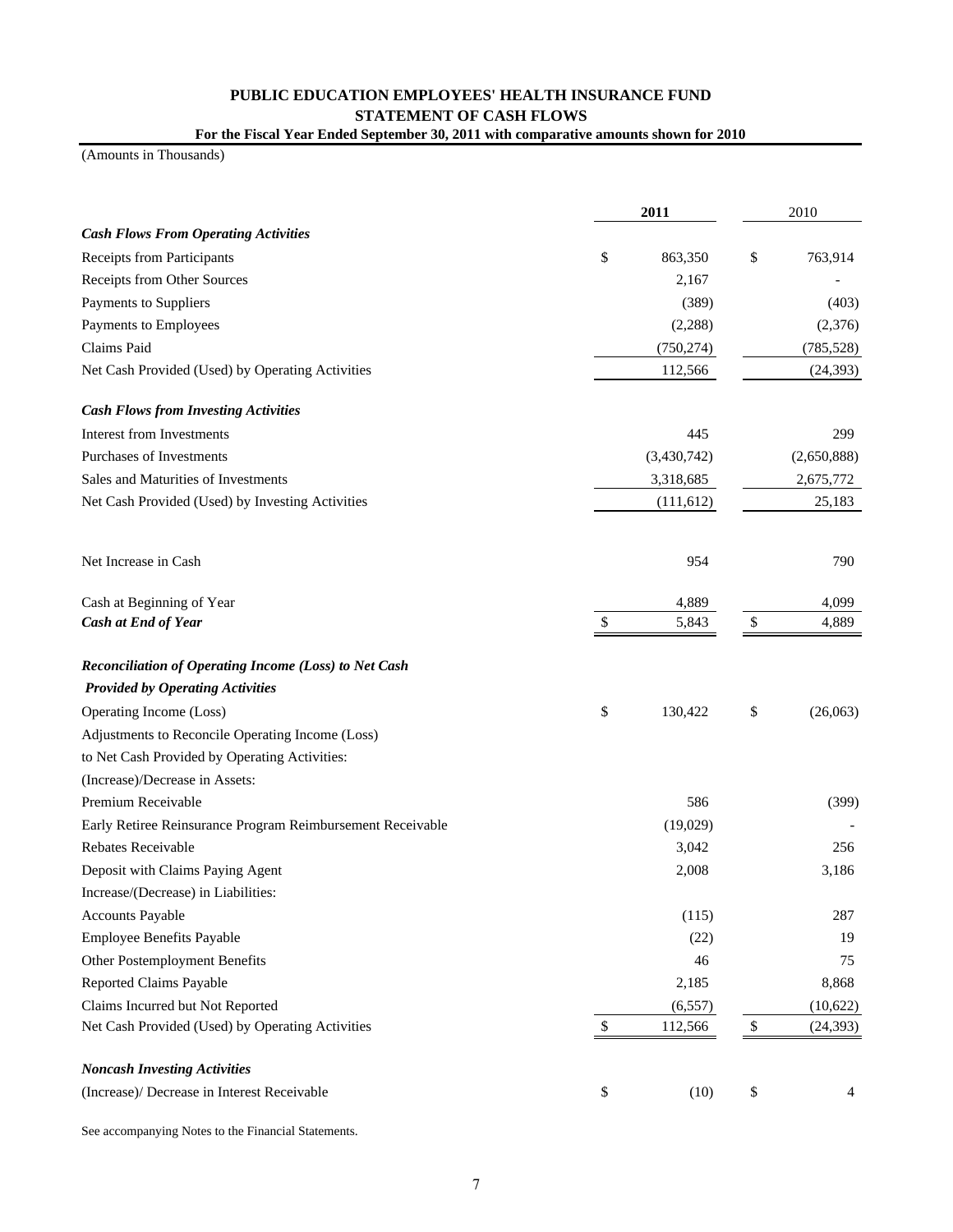## **1) Organization and Summary of Significant Accounting Policies**

## **A. General**

The Public Education Employees' Health Insurance Fund (the PEEHIF) was established in 1983 under the provisions of Act 83-455 of the Alabama Legislature to provide a uniform plan of health insurance for employees and retired employees of state and local educational institutions which provide instruction at any combination of grades K-14 (collectively eligible employees), and to provide a method for funding the benefits related to the plan. The four-year universities are eligible and may elect to participate in the plan. At this time, Jacksonville State is the only university that has elected to participate in the plan. Responsibility for the establishment of the health insurance plan and its general administration and operations is vested in the Public Education Employees' Health Insurance Board (the Board). In accordance with the Governmental Accounting Standards Board (GASB), the PEEHIF is considered a component unit of the State of Alabama (State) and is included in the State's *Comprehensive Annual Financial Report*.

In order to comply with the reporting requirements as set out in GASB Statement 43, *Financial Reporting for Postemployment Benefit Plans Other Than Pension Plans*, the contributions (employer, plan member, Medicare Part D Retiree Drug Subsidy, and the Early Retiree Reinsurance Program Reimbursements) and benefit payments related to retirees that are processed through the PEEHIF are segregated from the PEEHIF and reported as part of the Alabama Retired Education Employees' Health Care Trust (the Trust).

The Public Education Employees' Health Insurance Plan (PEEHIP) offers a basic hospital/medical plan that provides basic medical coverage for up to 365 days of care during each hospital confinement. The basic hospital/medical plan also provides for physicians' benefits, outpatient care, prescription drugs, and mental health benefits. Major medical benefits under the basic hospital/medical plan are subject to a lifetime contract maximum of \$1,000,000 for each covered individual.

Plan members also have the option to enroll in a health maintenance organization (HMO) in lieu of the basic hospital/medical plan. The HMO generally provides the same coverage as the basic hospital/medical plan.

Optional plans which may be selected in addition to or in lieu of the basic hospital/medical plan or HMO include: Hospital Indemnity, Cancer, Dental, and Vision. The Hospital Indemnity Plan provides a per day benefit for hospital confinement, maternity, intensive care, cancer and convalescent care. The Cancer Plan provides a per day benefit for each hospital confinement related to cancer only. The Dental Plan covers diagnostic and preventive services as well as basic and major services based on reasonable and customary charges up to \$1,000 per year per person with dependent coverage (\$1,250 per year per person with employee coverage only). The Vision Plan covers annual eye examinations as well as the cost of either eyeglasses or contact lenses.

The State contributes a specified amount (the employer rate) monthly to each respective participating school system. Each participating school system must then pay the employer rate to the PEEHIF each month. That rate was \$752 per participant per month for 2011. In addition to the employer payments each month, the employee pays certain premium amounts. Participants should refer to the PEEHIP's contracts for a more complete description of the PEEHIP's provisions. During fiscal year 2003, the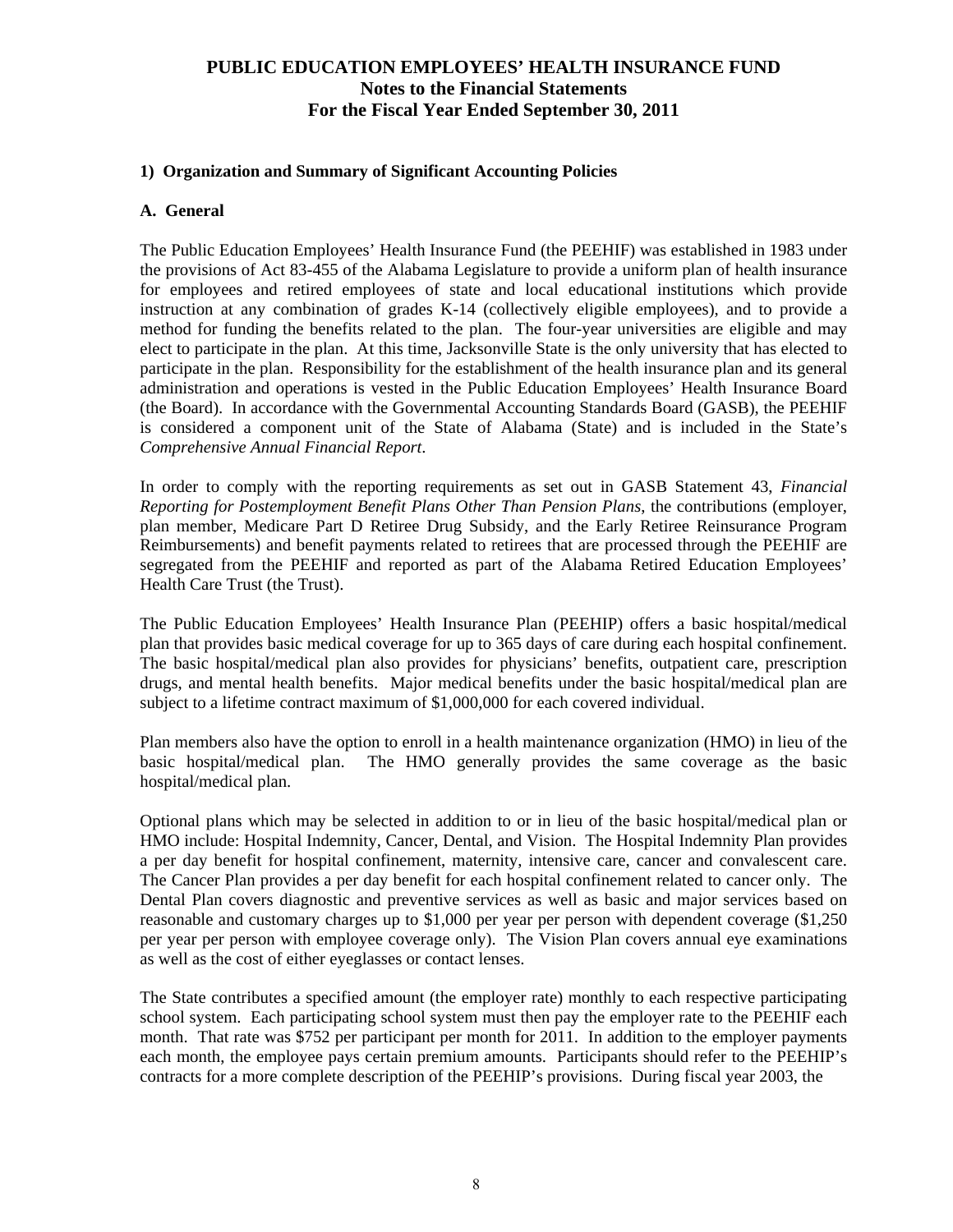## **A. General, continued**

Legislature passed Act 2003-473 (effective October 1, 2003) which requires universities that do not participate in PEEHIP to pay the health insurance costs of its retirees to the PEEHIF.

The monthly employer premium established by the Legislature in the 2011 Budget was paid in accordance with the recommendation by the PEEHIP management. The recommendation was based on the determination made by the third party actuary.

The Teachers' Retirement System of Alabama (TRS) has been appointed as the administrator of the PEEHIF.

#### **B. Basis of Accounting**

The PEEHIF is a proprietary fund that operates under the accrual basis of accounting. The PEEHIF has elected to exercise paragraph 6 of GASB Statement No. 20, "Accounting and Financial Reporting for Proprietary Funds and Other Governmental Entities That Use Proprietary Fund Accounting." Statement 20, paragraph 6, requires that all proprietary activities should apply all applicable GASB pronouncements as well as any Financial Accounting Standards Board (FASB) Statements and Interpretations, Accounting Principles Board (APB) Opinions, and Accounting Research Bulletins (ARBs) of the Committee on Accounting Procedure (CAP) issued on or before November 30, 1989, unless such FASB, APB, and CAP pronouncements conflict with or contradict GASB pronouncements. FASB pronouncements issued after November 30, 1989, even if they modify an applicable FASB, APB, or CAP pronouncement, are not applicable unless adopted by a GASB pronouncement. Subsequent events were evaluated by management through the date the financial statements were issued.

#### **C. Cash**

Cash consists of deposits held by the State Treasurer in the PEEHIF's name. Deposits are entirely insured by Federal depository insurance or protected under the Security for Alabama Funds Enhancement (SAFE) Program. The *Code of Alabama 1975* requires all State organizations to participate in the SAFE Program. The SAFE Program is a multiple financial institution collateral pool. The SAFE Program requires all public funds to be deposited in a financial institution designated by the State Treasurer as a qualified public depository. Each qualified public depository is required to pledge collateral in accordance with the rules established by the SAFE Board of Directors. In the event that a qualified public depository defaults or becomes insolvent and the pledged collateral is insufficient to satisfy the claims of public depositors, the *Code of Alabama 1975, Section 41-14A-9(3)* authorizes the State Treasurer to make assessments against the other qualified public depositories in the pool so that there will be no loss of public funds. Cash designated for payment of administrative expenses at September 30, 2011 was \$5,843,000.

## **D. Expense Fund**

During the fiscal year ended September 30, 2011, the Board designated \$3,600,000 of premiums received to be used for the payment of administrative expenses. The administrative costs incurred directly for the operation of the PEEHIF are paid from the expense fund. No indirect costs are allocated to the PEEHIF by the TRS.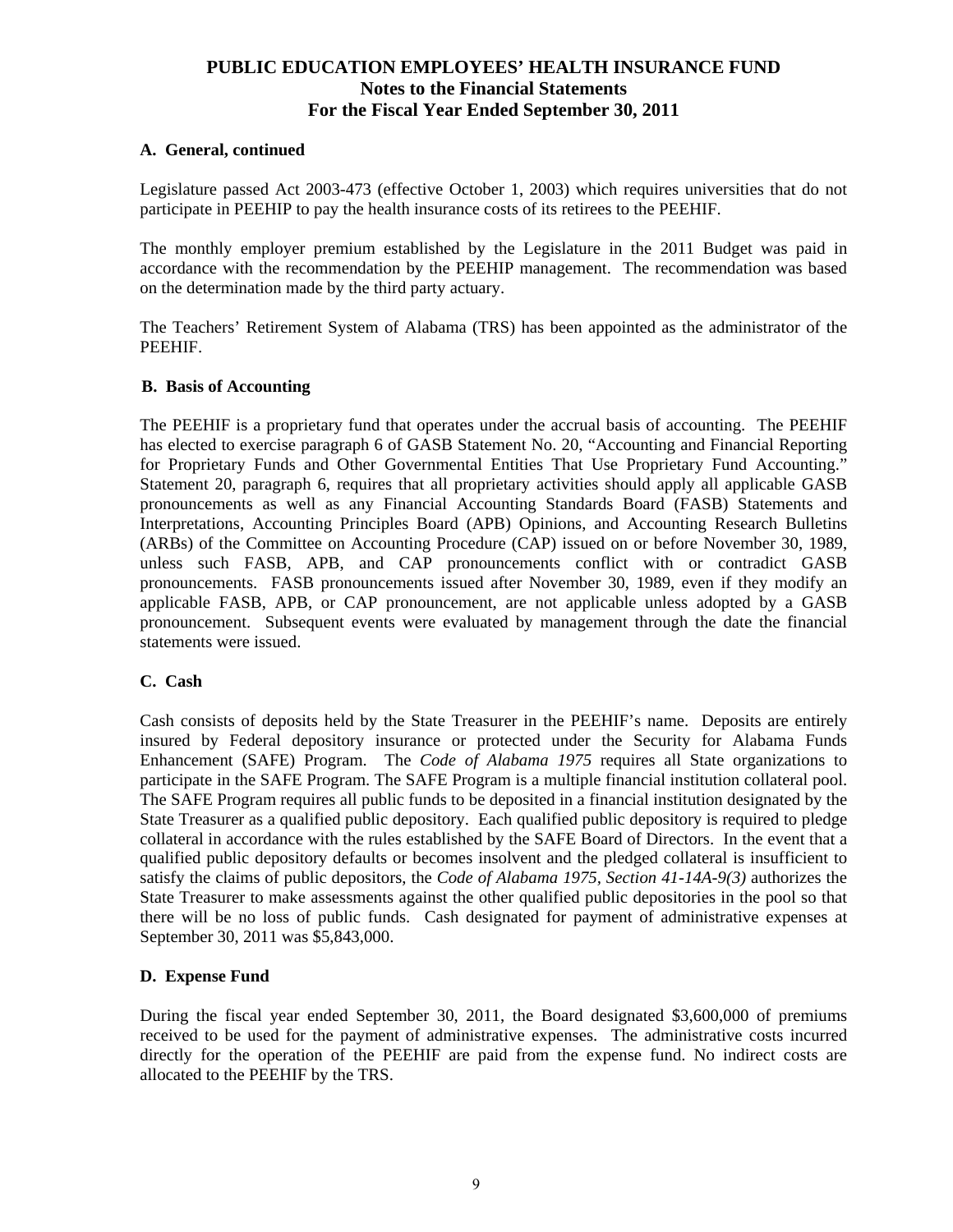## **E. Investments**

The Board of Control of the PEEHIF has the responsibility and authority to invest and reinvest available funds, through the secretary-treasurer and investment committee, in bonds, mortgage-backed securities, mortgages, common and preferred stock, and other investment vehicles with the care, skill, prudence and diligence under the circumstances then prevailing that a prudent person acting in a like capacity and familiar with such matters would use.All plan assets are carried at fair value except commercial paper and money market funds which are reported at cost, which approximates fair value. U.S. agency obligations and corporate bonds are reported at the last reported sales price. Generally, private placements are valued based on the selling price of similar investments sold in the open market. In those instances where there are no similar investments sold in the open market, an appraisal is performed to determine the fair value of the private placements.

## **F. Use of Estimates**

The preparation of financial statements in conformity with generally accepted accounting principles requires management to make estimates and assumptions that affect the reported amounts on the financial statements. Actual results may differ from these estimates.

#### **G. Premiums**

Premium revenue is recognized in the period in which the related coverage is provided. Premium payments that have not been received by the end of a coverage period are recorded as a receivable.

#### **H. Medicare Part D**

Medicare Part D reimbursements are the result of PEEHIP continuing prescription drug coverage for Medicare beneficiaries and qualifying for the Medicare Part D subsidy. In order to comply with GASB Statement 43, Medicare Part D reimbursements are now reported in the Alabama Retired Education Employees' Health Care Trust.

#### **I. Early Retiree Reinsurance Program Reimbursement**

The PEEHIF received funds during fiscal year 2011 from its participation in the Early Retiree Reinsurance Program (ERRP) which was established as part of the Patient Protection and Affordable Care Act. ERRP is a temporary program where by Congress has appropriated \$5 billion in order to provide reimbursements to sponsors for 80% of the claims costs associated with providing health coverage to qualifying early retirees under the age of 65 (and their eligible dependents). While funds can only be received for the claims of qualifying early retirees (and dependents), reimbursements can be used for all plan participants, therefore a portion of the reimbursements has been allocated to PEEHIF and the Alabama Retired Education Employees' Health Care Trust.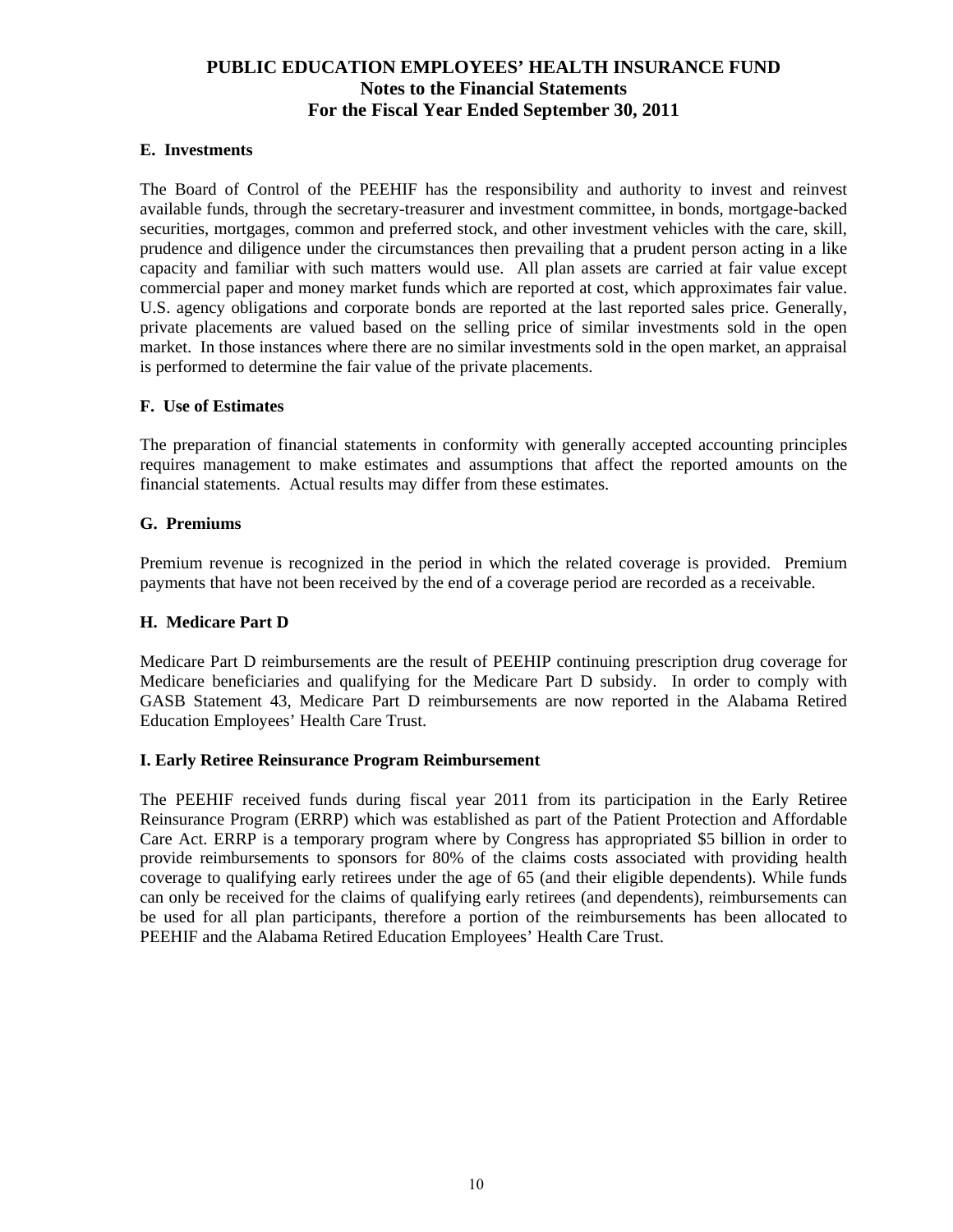## **J. Unpaid Claims Liabilities**

Claims liabilities are established based on the actual cost of claims reported but not settled, and estimates of claims that have been incurred but not reported. Actual claims costs ultimately incurred may vary from estimated claims liabilities should the nature and frequency of actual claims vary from historical claims experience on which the estimates are based. Adjustments to claims liabilities are charged or credited to expense in the periods in which they are made.

Unpaid claims liabilities are material estimates that are particularly susceptible to changes in the near term. Management believes the liabilities established for unpaid claims at September 30, 2011 are adequate to cover the ultimate net cost of claims, but the liabilities are necessarily based on estimates and accordingly, the amount ultimately paid will be more or less than such estimates.

## **K. Employee Benefits**

The PEEHIF records a liability and charge to expense for all compensated absences attributable to services already rendered and that are not contingent on specific events outside the control of the employer or employee.

## **L. Equity**

Expense fund equity is allocated for the payment of administrative expenses. Insurance equity is allocated for the payment of insurance benefits. As of September 30, 2011, unrestricted equity was allocated as follows:

| <b>Fund Equity - unrestricted</b><br>(Amounts in Thousands) |     |         |  |  |  |
|-------------------------------------------------------------|-----|---------|--|--|--|
| Insurance Fund                                              | \$. | 145,135 |  |  |  |
| Expense Fund                                                |     | 4.814   |  |  |  |
| <b>Total Fund Equity</b>                                    |     | 149,949 |  |  |  |
|                                                             |     |         |  |  |  |

#### **2) Contract Administrators**

Blue Cross and Blue Shield of Alabama (BCBS), under contract with the Board, administered medical claims incurred in accordance with the plan. The BCBS administrative fee was \$10.45 per month per contract. The \$10.45 per member per month fee was charged to the PEEHIF.

 BCBS, under contract with the Board, administered participant requests for reimbursement covered under flexible employee benefit plans. BCBS charged the PEEHIF an administrative fee of \$3.00 per month per contract.

MedImpact, under contract with the Board, administered claims under the prescription drug plan. The MedImpact administrative fee was \$0.75 per prescription. The \$0.75 per prescription fee was charged to the PEEHIF.

Southland Benefit Solutions, LLC (Southland), under contract with the Board, administered claims under the optional plans. The PEEHIF paid Southland an amount equal to covered charges plus processing fees. The processing fees per month per contract were \$0.75 for Group Hospital Indemnity, \$0.61 for Group Cancer, \$1.08 for Group Vision, and \$1.40 for Group Dental.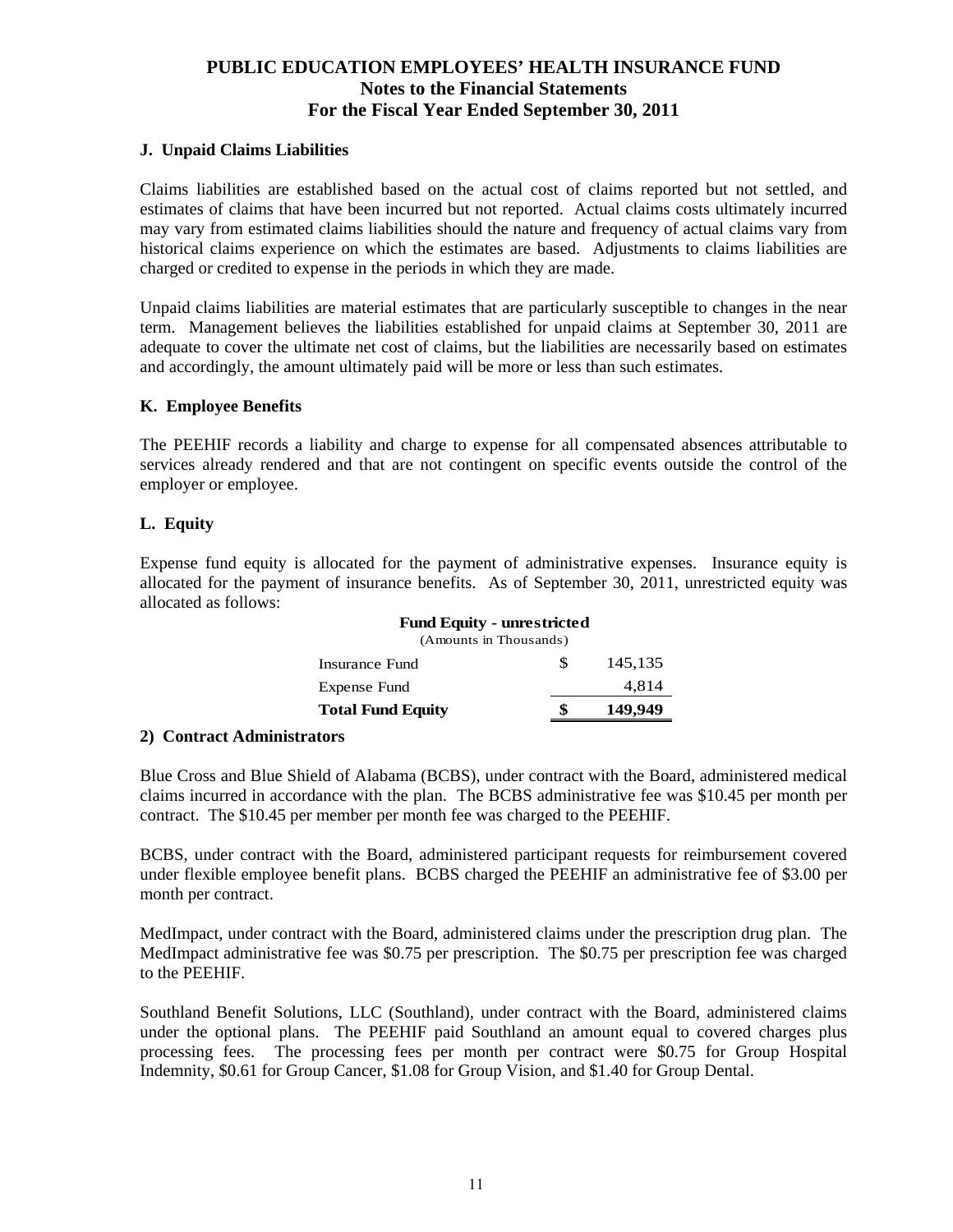#### **3) Investments**

#### **A. Investment Risks**

Investments are subject to certain types of risks, including interest rate risk, custodial credit risk, credit quality risk, and foreign currency risk. The following describes those risks:

Interest Rate Risk – The fair value of fixed-maturity investments fluctuate in response to changes in market interest rates. Increases in prevailing interest rates generally translate into decreases in fair value of those instruments. The fair value of interest sensitive instruments may also be affected by the creditworthiness of the issuer, prepayment options, relative values of alternative investments, and other general market conditions. Certain fixed maturity investments have call provisions that could result in shorter maturity periods.

Custodial Credit Risk – For an investment, custodial credit risk is the risk that an entity will not be able to recover the value of its investments or collateral securities that are in the possession of an outside party if the counterparty fails. The PEEHIF's custodial credit risk policy requires the custodial agent to hold or direct its agents or subcustodians to hold, for the account of the PEEHIF, all securities and other non-cash property other than securities in the Federal Reserve book-entry system, in a clearing agency which acts as a securities depository, or in another book-entry system. The PEEHIF's safekeeping agent holds all investments of the PEEHIF in the PEEHIF's name.

Credit Quality – Nationally recognized statistical rating organizations provide ratings of debt securities quality based on a variety of factors, such as the financial condition of the issuers, which provide investors with some idea of the issuer's ability to meet its obligations. Domestic fixed-maturity investments may consist of rated or non-rated securities. International fixed-maturity investments may consist of securities with a rating of at least A by one of the principal rating agencies at the time of purchase or acquisition, except that up to 2% of the fair value of PEEHIF's total portfolio may be invested in obligations of sovereign countries with a rating of BBB or BAA at the time of purchase. PEEHIF may hedge against the possible adverse effects of currency fluctuations on PEEHIF's portfolio of international fixed income obligations when it is considered appropriate. Short-term investments may consist of commercial paper rated at least A-2 and/or P-2, repurchase agreements, short-term U.S. securities, and other money market investments.

Foreign Currency Risk – The risk that changes in exchange rates will adversely affect the fair value of an investment. In order for an international equity security to be eligible for purchase by PEEHIF, the issuing company must be incorporated in a country whose debt securities are eligible for purchase as discussed above, and the market value of the aggregate outstanding equity of the issuing company must be at least \$100 million.

Concentration of Credit Risk – The investment policies limit the aggregate amount that can be invested in each class of investments. The asset allocation decisions are determined by the set limits along with the following three factors:

1) The actuarial projected liability stream of benefits and their cost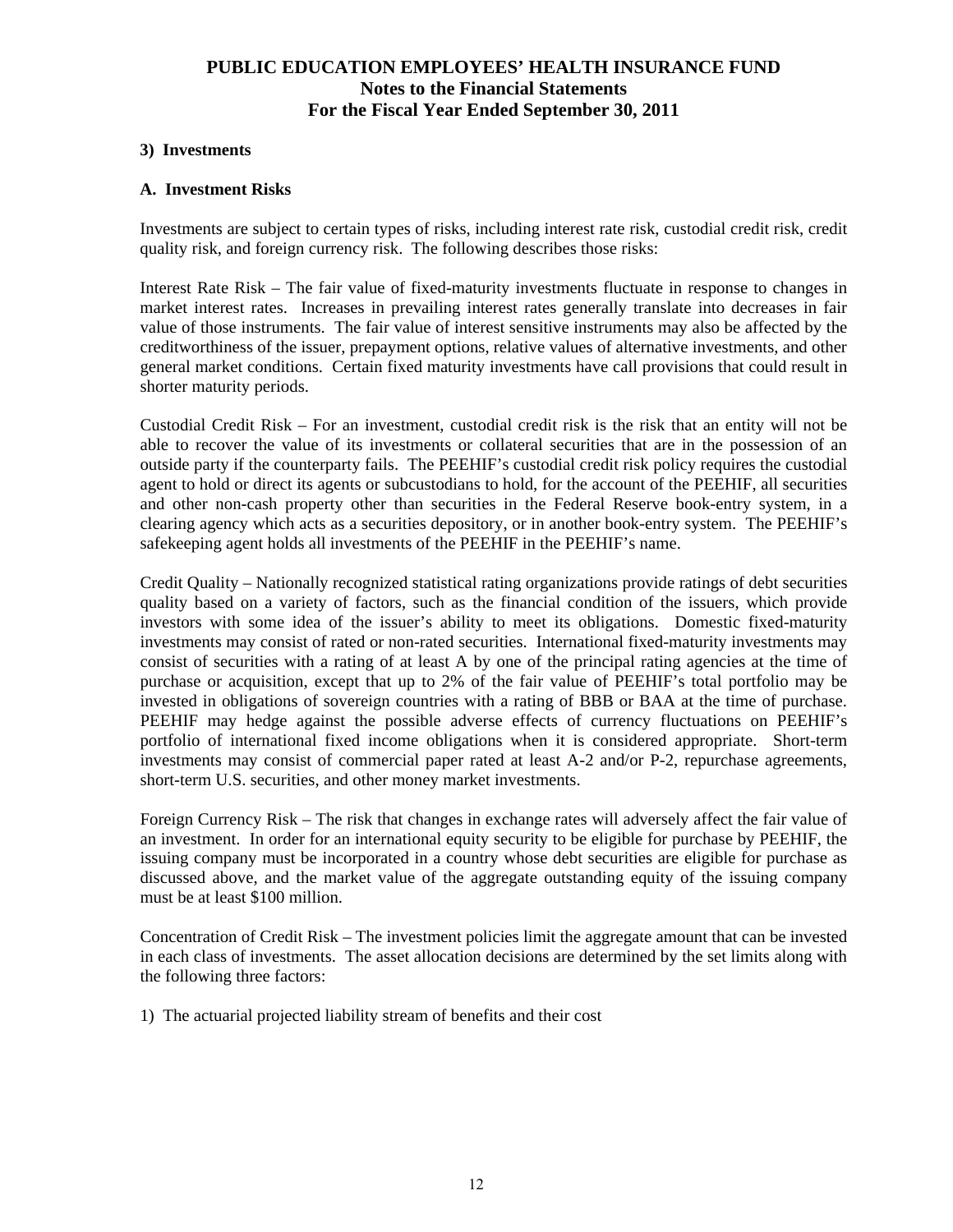#### **A. Investment Risks, continued**

- 2) The perception of the prospective risks and returns of eligible asset classes
- 3) Judgments regarding future economic and financial conditions

The policy limits are as follows:

- Domestic Fixed Income Limited to 50% of the market value of the PEEHIF's aggregate portfolio.
- International Fixed Income Limited to 10% of the market value of the PEEHIF's total portfolio.
- Domestic Equity Limited to 65% of the market value of the PEEHIF's aggregate portfolio.
- $\bullet$  International Equity The aggregate market value of international equities is limited to 25% of the aggregate market value of the PEEHIF's total portfolio. Also, the PEEHIF may not purchase or hold more than 5% of any class of the outstanding stock of a company.
- Real Estate The suggested limit is 15% of the book value of the PEEHIF's portfolio.
- Alternative Investments (mezzanine financing, LBO's, venture capital, limited partnerships, futures, commodities and derivative investments) – Limited to 10% of the book value of the PEEHIF's aggregate portfolio.
- Short-term Investments Limited to 20% of the market value of the PEEHIF's aggregate portfolio in order to maintain adequate liquidity for payment of member health care benefits.

All investments at the fiscal year-end were held in short-term investments as they will be used to cover cash flow in the short-term.

The following table provides information as of September 30, 2011, concerning the fair value of investments and interest rate risk.

| <b>INVESTMENTS</b><br><b>Maturity in Years at Fair Value</b> |  |                    |  |                          |    |                          |    |                          |   |                   |  |         |
|--------------------------------------------------------------|--|--------------------|--|--------------------------|----|--------------------------|----|--------------------------|---|-------------------|--|---------|
|                                                              |  |                    |  |                          |    |                          |    |                          |   |                   |  |         |
| (Amounts in Thousands)                                       |  |                    |  |                          |    |                          |    |                          |   |                   |  |         |
|                                                              |  |                    |  |                          |    |                          |    | More Than                |   | <b>Total Fair</b> |  |         |
| <b>Type of Investment</b>                                    |  | <b>Less Than 1</b> |  | 1-5                      |    | $6 - 10$                 |    | 10                       |   | Value             |  | Cost    |
| Money Market Funds                                           |  | 177,995 \$         |  | $\overline{\phantom{a}}$ | -S | $\sim$                   | S  | $\overline{\phantom{a}}$ | S | 177,995           |  | 177,995 |
| Commercial Paper                                             |  | 14,786             |  | ٠.                       |    |                          |    |                          |   | 14.786            |  | 14,786  |
| <b>Total Investments</b>                                     |  | 192.781            |  | $\overline{\phantom{a}}$ | \$ | $\overline{\phantom{0}}$ | -S | $\overline{\phantom{a}}$ | S | 192.781           |  | 192.781 |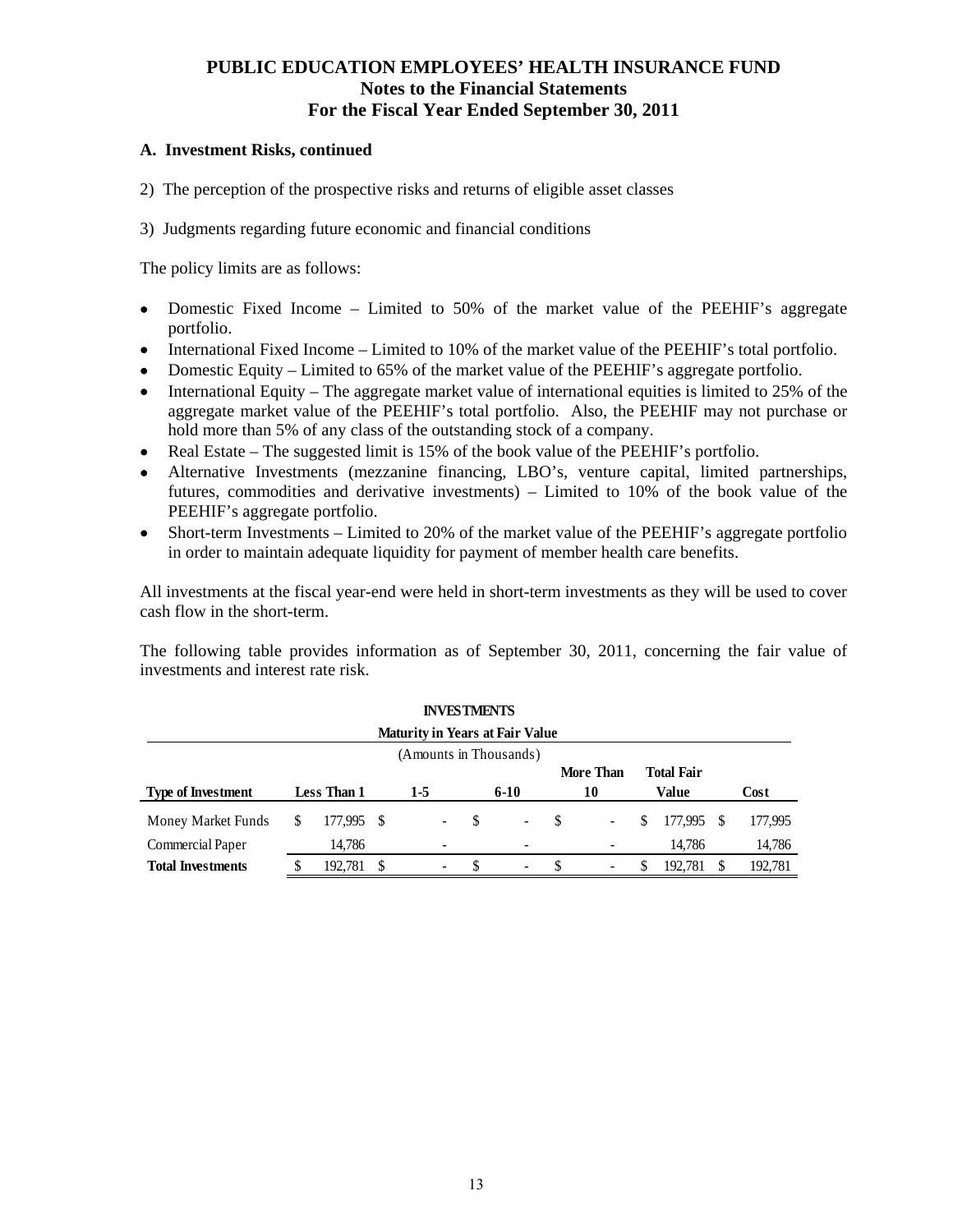## **A. Investment Risks, continued**

The following table provides information as of September 30, 2011, concerning credit risk

#### **RATINGS OF FIXED MATURITIES**

|       |                        |   | (Amounts in Thousands) |         |                                                  |
|-------|------------------------|---|------------------------|---------|--------------------------------------------------|
|       |                        |   |                        |         | Fair Value as a                                  |
|       |                        |   |                        |         | <b>Percent of Total</b><br><b>Fixed Maturity</b> |
|       |                        |   |                        |         |                                                  |
|       | <b>Moody's Ratings</b> |   | <b>Fair Value</b>      | Cost    | <b>Fair Value</b>                                |
| $P-1$ |                        | S | 14.786<br>-S           | 14,786  | 7.67%                                            |
| $P-2$ |                        |   | 177,995                | 177,995 | 92.33                                            |

## **B. Concentration of Investments**

As of September 30, 2011, the PEEHIF owned securities that constituted more than 5% of the total fair value of investments in the following issuers:

| <b>Issuer:</b>                      | Percentage of<br><b>Investments</b> |
|-------------------------------------|-------------------------------------|
| FMC Technologies, Inc.              | 13.59%                              |
| Liberty Mutual Group, Inc.          | 12.96                               |
| Celgne Corporation                  | 11.83                               |
| Nextera Energy Capital Holdings     | 10.37                               |
| South Carolina Fuel Company         | 10.37                               |
| Sempra Energy Global Enterprise     | 8.04                                |
| Nissan Motor Acceptance Corporation | 7.78                                |
| Oneok, Inc.                         | 7.27                                |
| Harris Corporation                  | 5.19                                |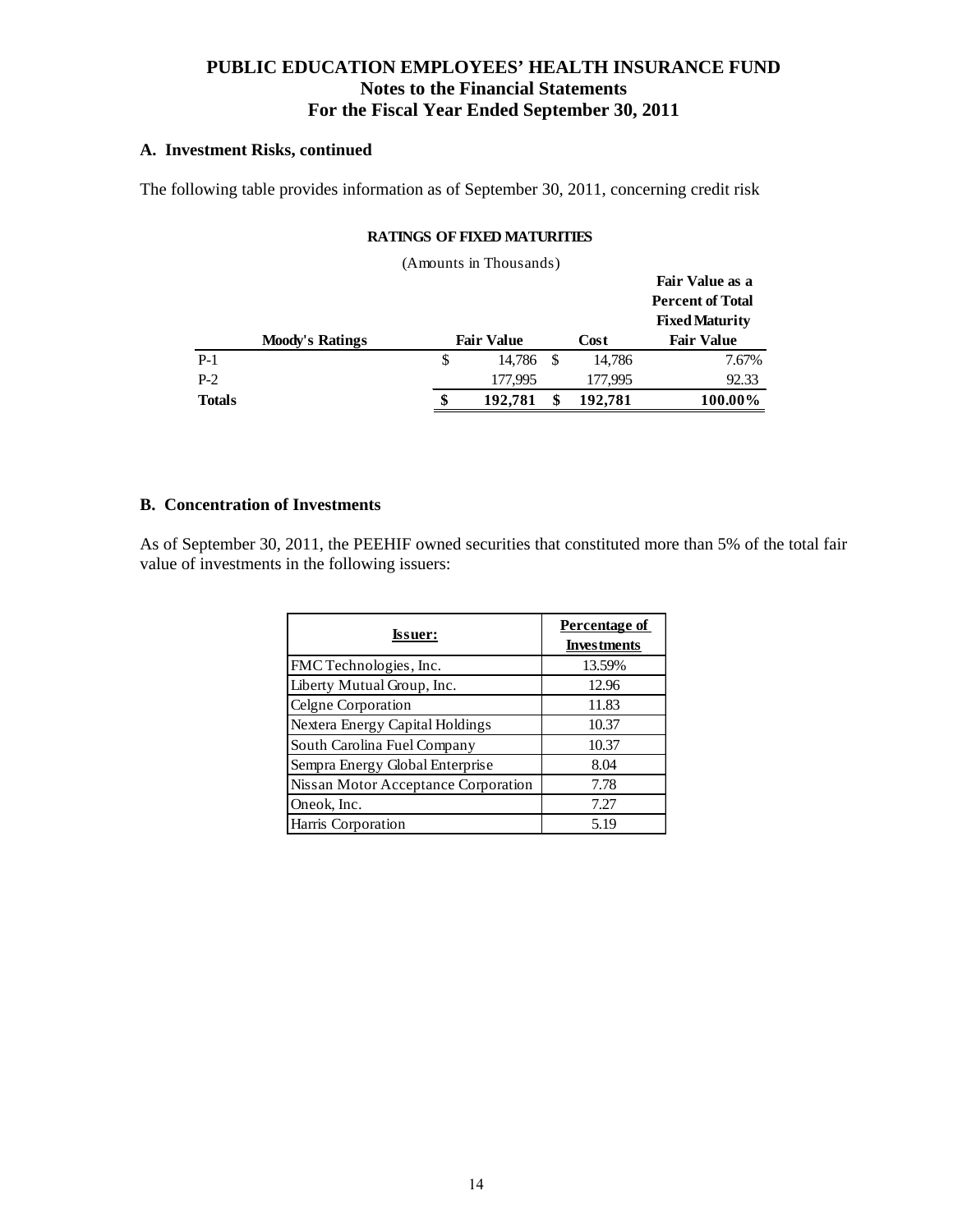## **4) Unpaid Claims Liabilities**

As discussed in Note 1, the PEEHIF establishes a liability for both reported and unreported insured claims, which includes provisions for both future payments of losses and related claim adjustment expenses. The following represents changes in those aggregate liabilities for the PEEHIF for 2011.

#### **UNPAID CLAIMS LIABILITIES**

(Amounts in Thousands)

| Unpaid Claims and Claims Adjustment Expenses        |              |
|-----------------------------------------------------|--------------|
| at Beginning of Year                                | \$<br>76,793 |
| Incurred Claims and Claim Adjustment Expenses:      |              |
| Provision for Insured Events of the Current Year    | 750,966      |
| Decrease in Provision for Insured Events for        |              |
| <b>Prior Years</b>                                  | (15)         |
| Total Incurred Claims and Claim Adjustment Expenses | 750,951      |
| Payments:                                           |              |
| Claims and Claim Adjustment Expenses                |              |
| Attributable to Insured Events of the Current Year  | 678,546      |
| Claims and Claim Adjustment Expenses                |              |
| Attributable to Insured Events of the Prior Years   | 76,779       |
| <b>Total Payments</b>                               | 755,325      |
| Total Unpaid Claims and Claim Adjustment            |              |
| Expenses at the End of the Year                     | 72,421       |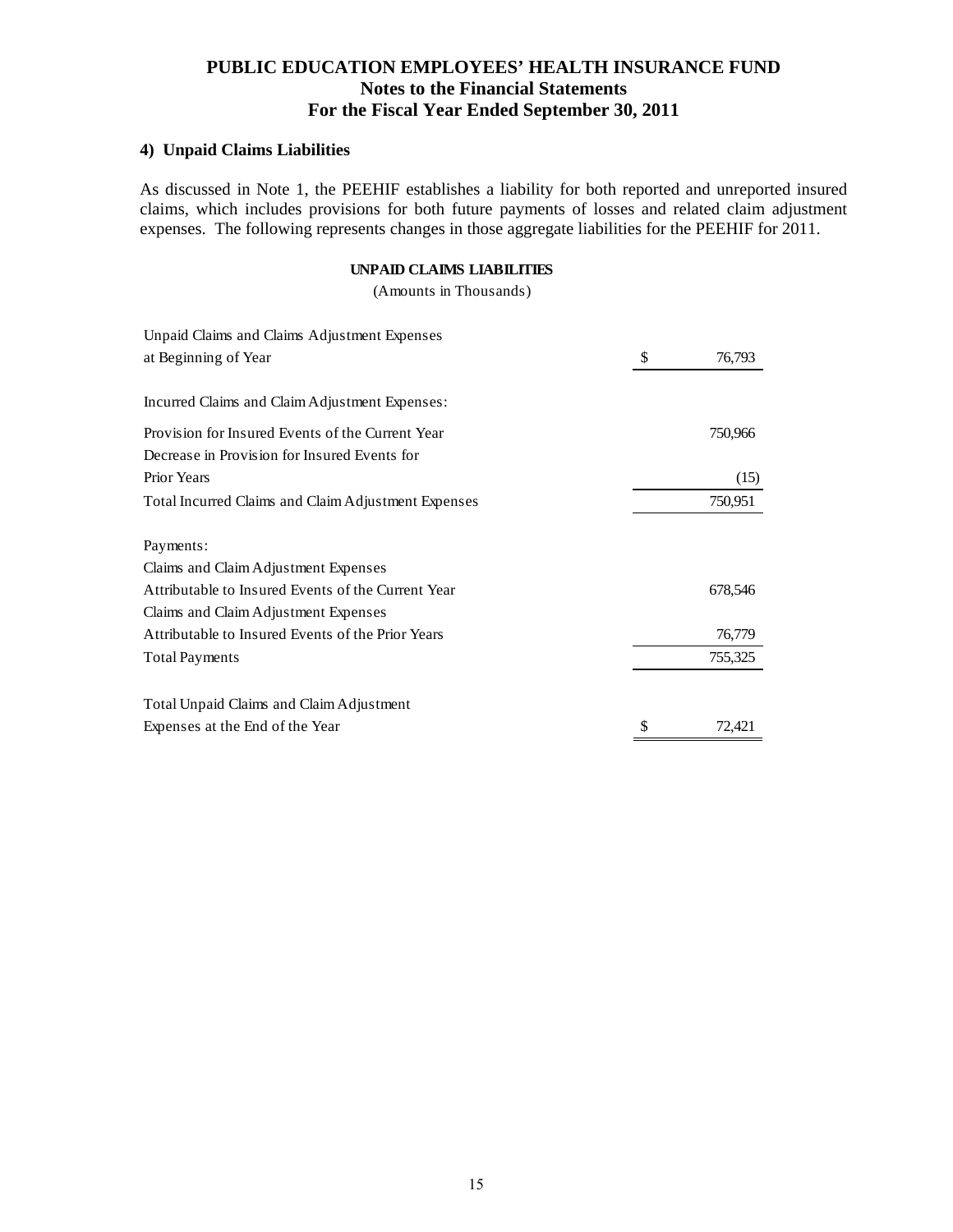#### **5) Other Postemployment Benefits**

The PEEHIF employees and retirees participate in the State Employees' Health Insurance Plan (SEHIP) administered by the State Employees' Health Insurance Board (Board). The State Employees' Insurance Fund (SEIF) was established in 1965 under the provisions of Act 833 of the Legislature to provide health insurance benefits for employees and retired employees of the State of Alabama. In addition, The *Code of Alabama, Section 36-36-1,* established the Alabama Retired State Employees' Health Care Trust) for the purpose of accumulating assets to fund retiree benefits. The Trust is a single-employer plan.

The Trust issues financial statements that may be obtained by writing to:

 State Employees' Insurance Board P.O. Box 304900 Montgomery, AL 36130

The *Code of Alabama 1975, Section 36-29-7,* authorizes the employer contributions to the plan. Each year, the Legislature sets the premium rate in the annual appropriation bill required to be paid by employers on behalf of each active member.

A portion of the premium is used to assist in funding retiree benefits. The fiscal year 2011 rate was \$805 per active member per month.

The *Code of Alabama, Section 36-29-19.7* authorizes the retiree contributions to the plan. Required monthly contribution rates for FY2011 were as follows:

#### *Required member Rates*

-Individual Coverage/Non-Medicare Eligible - \$ 196.00

-Family Coverage/Non-Medicare Eligible Retired Member and Non-Medicare Eligible

Dependent(s)  $-$ \$418.00

-Family Coverage/Non-Medicare Eligible Retired member and Dependent Medicare Eligible - \$317.00 -Individual Coverage/Medicare Eligible Retired Member - \$0

-Family Coverage/Medicare Eligible Retired Member and Non-Medicare Eligible Dependent(s)- \$222.00

- Family Coverage/Medicare Eligible Retired Member and Dependent Medicare Eligible - \$121.00

- For employees that retire other than for disability, for each year under 25 years of service, the retiree pays two percent of the employer premium and for each year over 25 years of service, the retiree premium is reduced by two percent of the employer premium.

*Surviving Spouse Rates* 

-Surviving Spouse Non-Medicare Eligible - \$312.00

-Surviving Spouse Non-Medicare Eligible and Dependent Non-Medicare Eligible - \$534.00

-Surviving Spouse Non-Medicare Eligible and Dependent Medicare Eligible - \$443.00

-Surviving Spouse Medicare Eligible - \$131.00

-Surviving Spouse Medicare Eligible and Dependent Non-Medicare Eligible - \$353.00

-Surviving Spouse Medicare Eligible and Dependent Medicare Eligible - \$262.00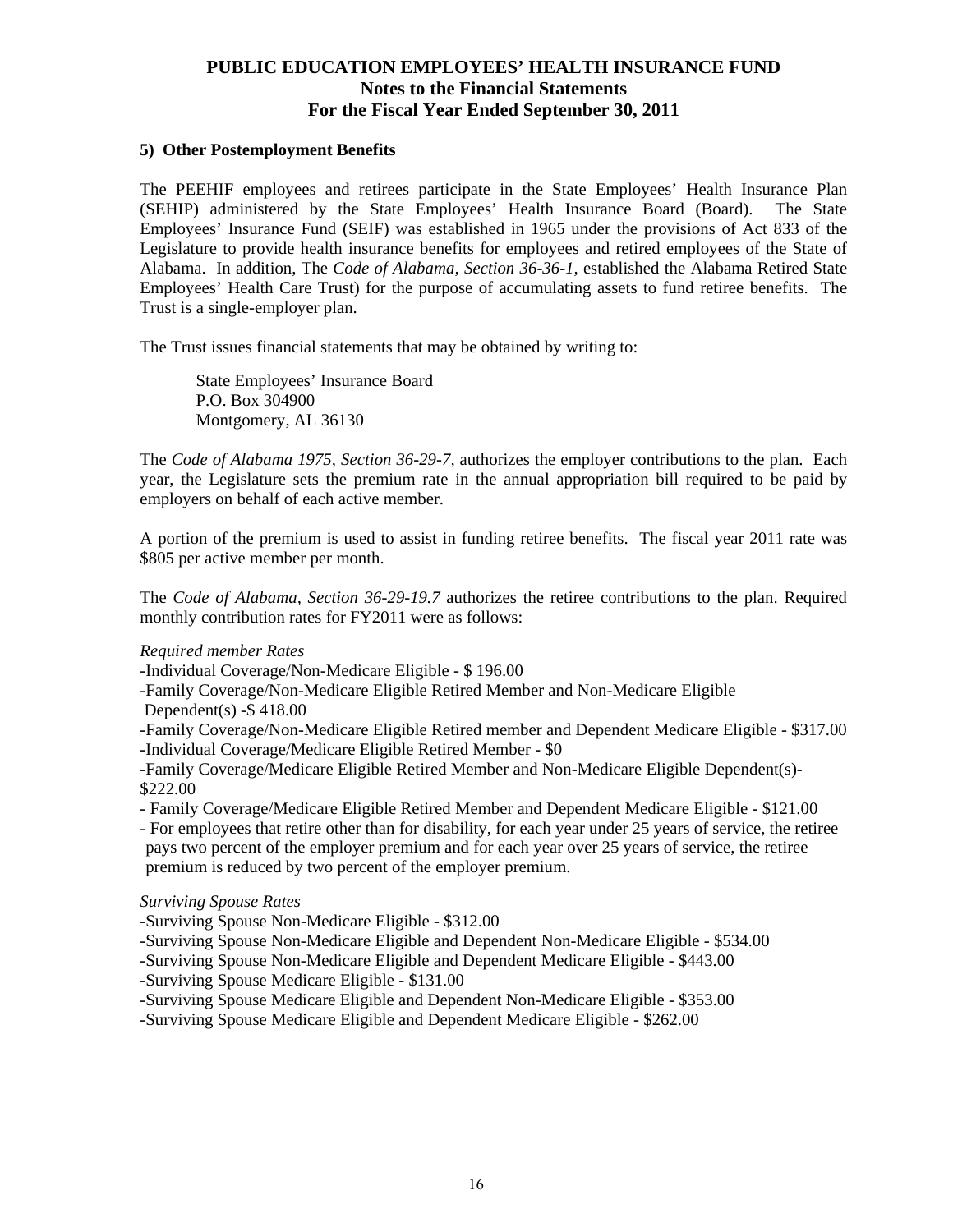#### **5) Other Postemployment Benefits, continued**

PEEHIF employees participate in the State Employees' Health Insurance Plan of Alabama. The following table details the annual required contributions and the percentage contributed (amounts in thousands).

| <b>Fiscal</b><br>Year | <b>Annual Required</b><br><b>Contributed</b> | <b>Percentage</b><br><b>Contributed</b> |  |  |
|-----------------------|----------------------------------------------|-----------------------------------------|--|--|
| 2011                  | 69                                           | 72.70 %                                 |  |  |
| 2010                  | 76                                           | 87.79                                   |  |  |
| 2009                  | 75                                           | 57.71                                   |  |  |

## **6) Pension Plan for PEEHIF Employees**

PEEHIF employees participate in the TRS pension plan, which is a cost sharing plan. Contributions to the plan were made in accordance with actuarially determined contribution requirements. The schedule of Employer Contributions is shown below in thousands.

| <b>Fiscal</b><br>Year | <b>Annual Required</b><br><b>Contributed</b> | <b>Percentage</b><br><b>Contributed</b> |  |  |
|-----------------------|----------------------------------------------|-----------------------------------------|--|--|
| 2011                  | \$206                                        | 100 %                                   |  |  |
| 2010                  | 220                                          | 100                                     |  |  |
| 2009                  | 193                                          | 100                                     |  |  |